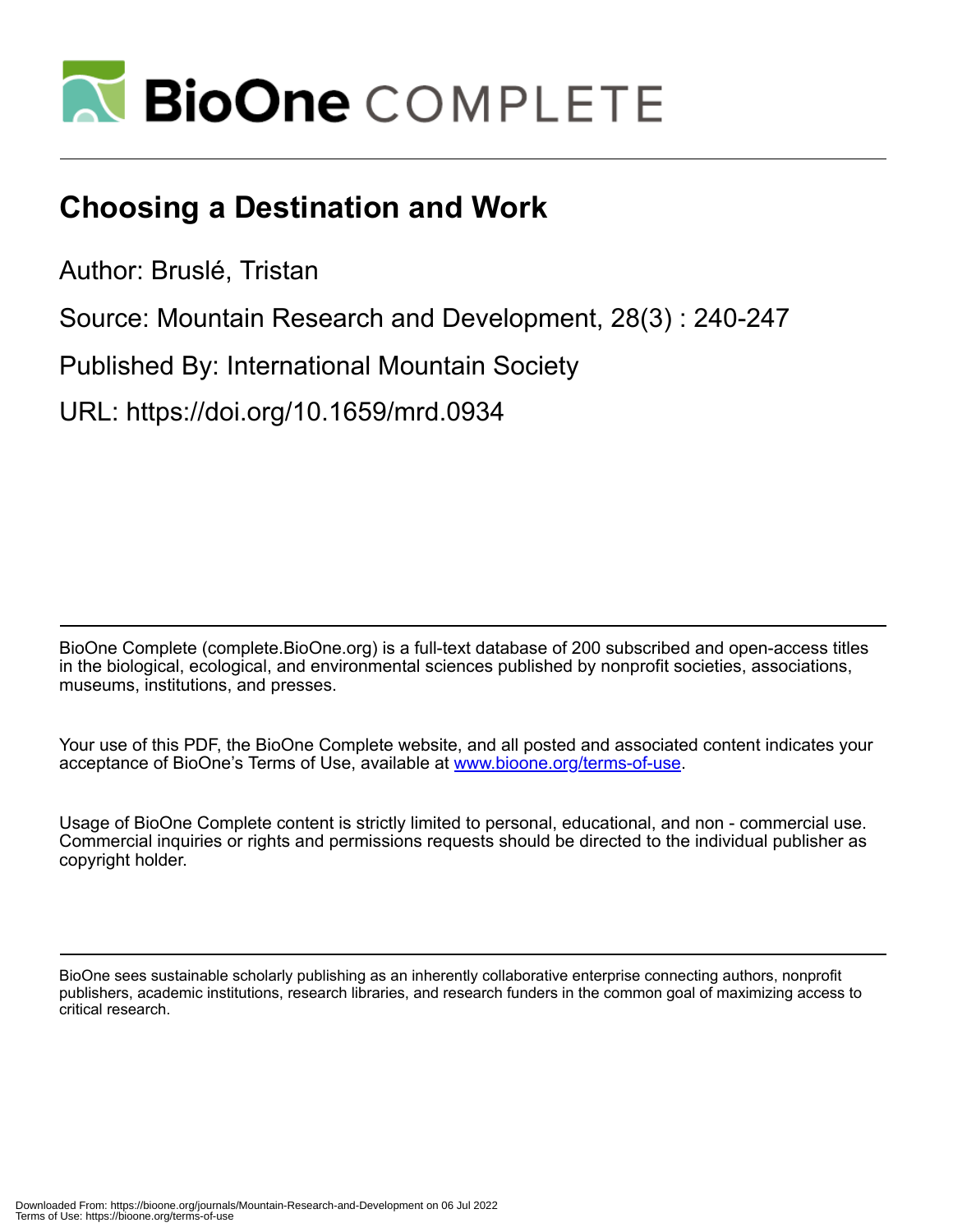# Choosing a Destination and Work Tristan Bruslé

Migration Strategies of Nepalese Workers in Uttarakhand, Northern India



240

In far-western and mid-western Nepal, where food shortages are prevalent, migration to India for work purposes has been a common livelihood strategy for a large part of rural households for at least two or three generations.

In this paper, the focus is on male migrants who are part-time peasants in Nepal and part-time workers in Uttarakhand, northern India. Strategies to choose both a destination and work are studied in order to understand the spatial dimensions of migration. Factors such as the availability of work, networks, proximity, and concepts about space influence the choice of a destination made by migrants, who have to find a balance between constraints and ambitions.

**Keywords:** Livelihood strategy; temporary migration; migration strategy; destination choice; Himalayas; Nepal; India.

Peer-reviewed: October 2007 Accepted: June 2008

#### Background and conceptual framework

Since the 1990s and the boom in international migration from Nepal, labor migration has been the focus of many studies (Seddon et al 2001; Von der Heide and Hoffman 2001; CBS 2004; Thieme and Müller-Böker 2004; Wyss 2004; Kaspar 2005; Thieme and Wyss 2005; Thieme et al 2005; Kollmair et al 2006; Thieme 2006). In the meantime, Nepalese migrants' official remittances have increased to represent 16.8% of total GDP in 2005–2006 (NRB 2007), whereas, if unofficial streams of money were also taken into account, their share might rise to 25% of GDP (Shrestha 2007). According to the 2001 Nepal census, more than 77% of absentees are to be found in India. The issue of temporary labor migration from mid-western and far-western regions to the Himalayan Indian state of Uttarakhand is addressed in this paper, with particular focus on the choice of destination and work in India. From these parts of Nepal, almost all migrants (99% from far-western region, 95% from mid-western region) choose India as their destination (see also CBS 2001; Bruslé 2006, 2007), and almost all are male.

From 2001 to 2003, fieldwork was done both in Nepal and in India, ie in the source and receiving regions, in order to have a complete view of the migration phenomenon and thus to be able to understand its complexity. In 2001, Dullu (Dailekh district) and villages in Doti district were chosen because of their high rates of temporary migration. In 2002 and 2003, the Maoist insurgency forced the author out of Nepal. It was decided that migration patterns would be studied by meeting migrants in their place of work in Uttarakhand towns and in New Delhi. The results discussed here are based on a literature review and on interviews conducted in the Nepali language with male migrants, non-migrants, and also with Indian contractors and restaurant owners who provide the Nepalese with work. Family members of migrants were mainly interviewed in the source region and less often in India where most men from the far-western region migrate alone. This qualitative study does not claim to be representative. However, the migrants interviewed were selected according to the relevance of their job, their age, and their achievements. Apart from formal interviews, informal meetings with migrants at their place of work or in their room provided a deeper understanding of their life. A large part of this paper is based on observations made in both private and public spaces. Ninety-four indepth interviews with high and low caste male migrants were conducted in Nepal (Dailekh and Doti districts), in Uttarakhand, and in New Delhi (Figure 1).

Nepalese migrants correspond to an ideal type of transmigrant in that they "are characterized by the fact that their work, housing and life trajectories (and times horizon) span between different locales in multi-local transnational social spaces" (Pries 2001). Nepalese transnational social spaces between Nepal and India are nothing new because labor migration has been deeply entrenched for generations in the lives of Nepalese from the far-western region, and for many of them, it is part of a livelihood strategy. Following the sustainable livelihood approach, where livelihood strategies are defined as "the range and combination of activities and choices that people make/undertake in order to achieve their livelihood goals" (DFID 2002), the aim of this article is to highlight how and why migrants choose a destination and a particular type of work. Here, strategies can be broadly divided into *coping strategies*, which only enable men to meet their households' basic needs (Gill 2003), and *accumulative strategies*, through which land may be bought or thanks to which children may receive an education in a private school (Deshingkar and Start 2003).

This conceptual framework is more adequate to account for the realities of migration in Nepal than a neo-classical analysis such as Todaro's (1969), who focuses only on the wage differential between rural and urban areas to explain migration. Indeed, temporary migration from western Nepal can be considered as a culture in which networks are part of cumulative causes underlying such movement of people (Massey 1990).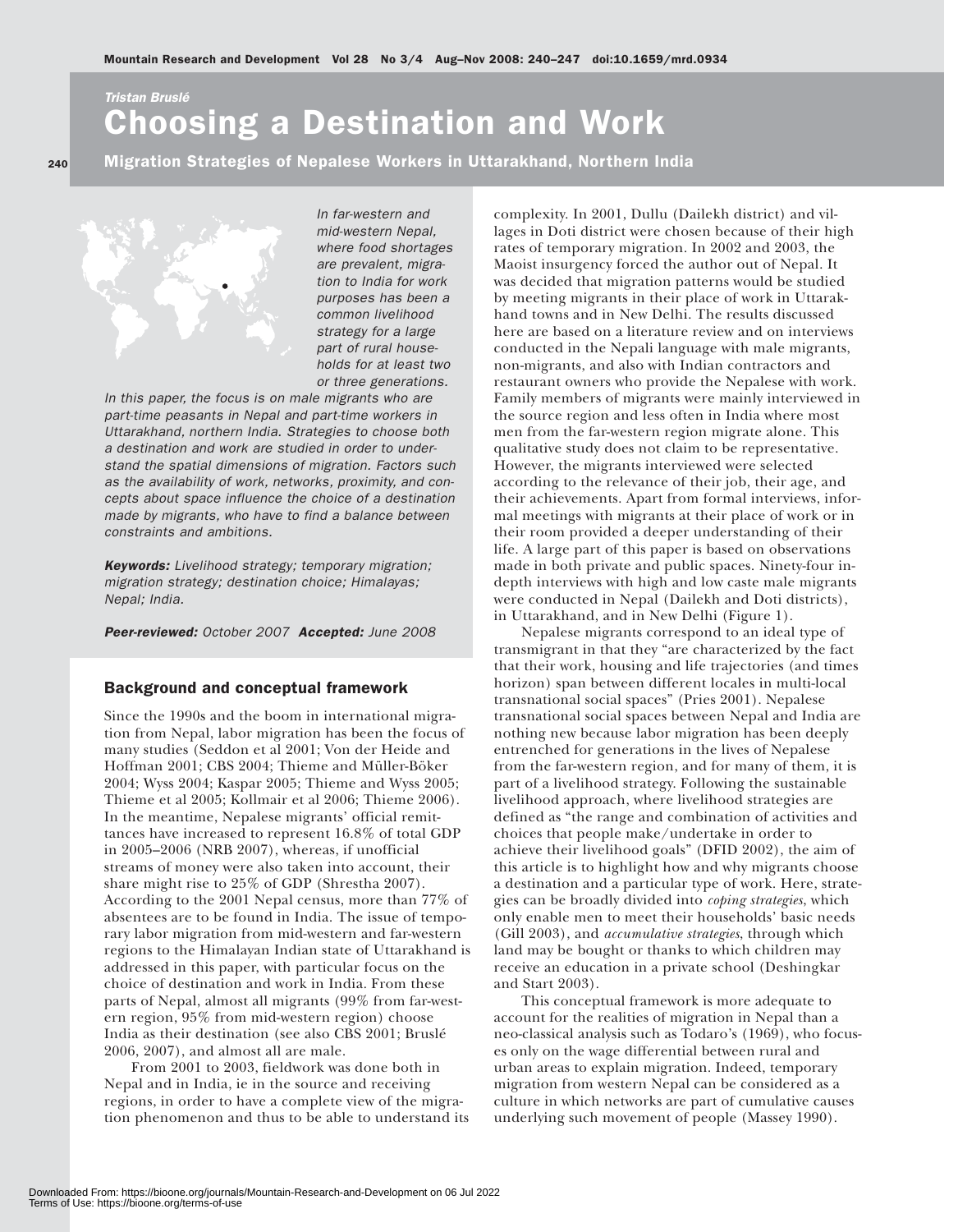

FIGURE 1 Location of the study areas. (Map by Tristan Bruslé)

However, social capital theories (Portes 1998) are only partly applicable to our case study because, as we will see, belonging to a network is not an absolute necessity in order to venture into Uttarakhand. At the same time, analysis of the Nepalese migration situation shows that some points made by the New Economics of Labor Migration (Stark and Bloom 1991) apply as well; according to this theory, the decision to migrate is taken at household level, with as little risk as possible in mind while the context is one of "a variety of market failures" (Massey et al 1993). World system theories which assert that the expansion of capitalism is the root cause of migration in the Third World (Castles and Miller 1998) cannot be applied to the Nepalese case, where population mobility has for a long time been part of household strategies (as stated by Skeldon 1990).

## Temporary migration as a tradition

Gill (2003) assumes that "labour migration has been a feature of Nepalese livelihood strategies for at least 200 years." In mid-western and far-western hill villages, labor migration represents a vital part of rural systems without which life, for most people, would not be sustainable. Since the economy relies on two main sources of income, rural systems may be described as "agrimigratory."

According to interviews conducted in India for the present study, many elder migrants remember the time when they went to the Terai (southern plains bordering India) and to India in wintertime to sell refined butter (*ghiu*) or medicinal herbs, or to graze buffaloes. At the same time, in Hindi novels set in Kumaon in the 1930s or 1940s, the Nepalese are synonymous with coolies who carry luggage or palanquins (*dandi*) (Pande 2005). In Nepal, the status of temporary migrant worker is passed down from father to son, just as the status of farmer is. Hence, India's industrialization is not the main cause of migration from Nepal to Uttarakhand.

The hills and mountains of mid-western and farwestern Nepal are the country's most backward regions in terms of the Human Development Index (UNDP 2004). Poverty and a permanent lack of food was described more than thirty years ago by McDougal (1968), Gurung (1979), and Bishop (1990), who wrote that the Karnali zone was only producing two thirds of its needs at the end of the 1960s. Nowadays, as Nepal has been dependent on India for cereals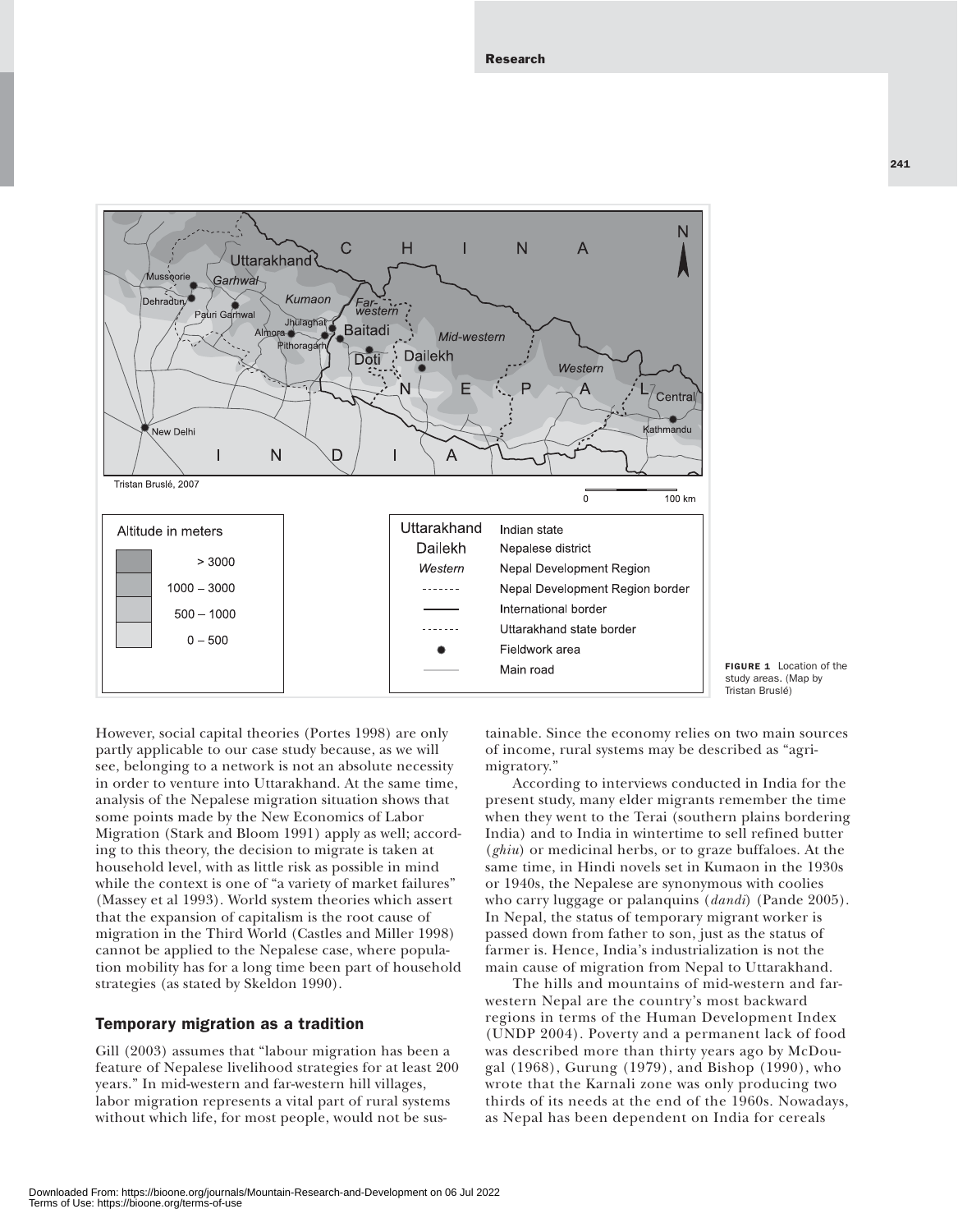242



FIGURE 2 Destinations chosen by migrants from Dullu (Dailekh district). The scattering of destinations reflects the different strategies migrants follow, and the different networks they belong to. For cultural and proximity reasons, they favor northern India. (Map by Tristan Bruslé)

since 1995 (Adhikari and Bohle 1999), food shortages have become even more marked. In Dullu (Dailekh district), only 13% of all farms were self-sufficient in 1998 (Lecomte-Tilouine and Smadja 2003). Among 34 migrants interviewed in Pithoragarh in 2002, only one third produced enough subsistence food. In mid-western and far-western regions, temporary migration, which is described as "coming and going" (*aune-jane*), is "an inherent part of life of young men" as it is in the village of Sainik Basti (Kaski district) (Wyss 2004).

The interviews conducted for the present study showed that boys had known since their infancy that they were bound to spend time in India, working as coolies or watchmen. It is a "rite of passage" that must be gone through in order to become an adult. When young men get married and families rely on them, migration becomes compulsory. It is thus seen as a constraint (*bhadyata*) that one has to cope with, and at the same time it is considered to be a habit (*bani*), a kind of tradition (*calan*) which one has to embrace, albeit reluctantly. Among the host of job opportunities, for all the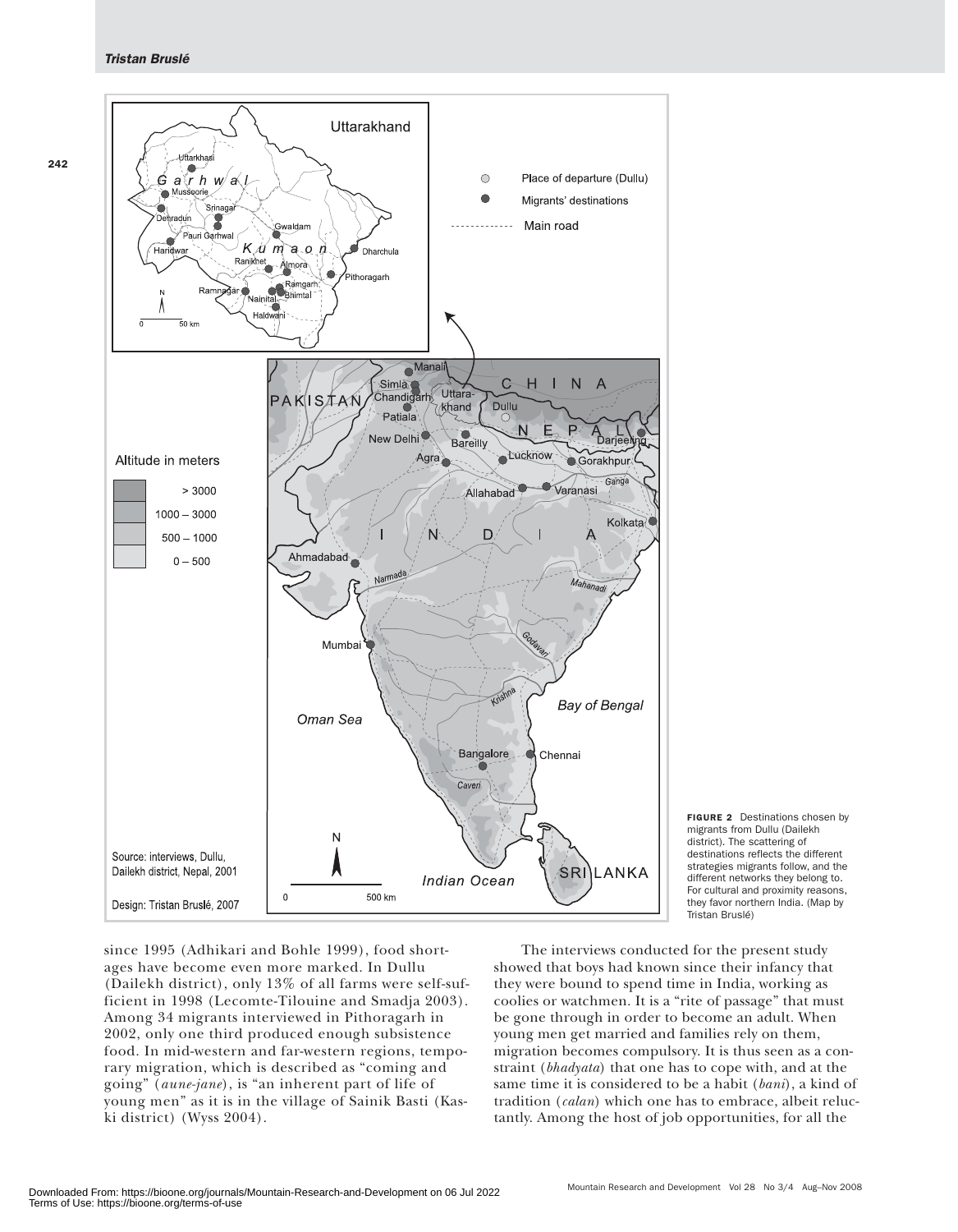migrants interviewed in Uttarakhand working in India was the simplest way of earning their living, without requiring much social and financial capital. Labor migration (to India or elsewhere) is a resource, in the same way as agriculture or wage employment in the village or the nearby town. Most migrants use foreign employment as a coping strategy, in particular for paying back costly loans (interest rates amount to as much as 5% per month). Most former migrant workers in the villages of Doti and Dailekh cannot rely on pensions and do not benefit from the social and economic prestige of international migration. Only a few of them were and are able to follow accumulative strategies which enable them to build a new house or buy land in the Terai.

# Choosing a destination: a matter of inheritance, networking, and chance

At household level of analysis, geographical approaches to places and the social capital theory (Massey et al 1993) are more useful to understand how migrants choose a destination than neo-classical theories which focus on "rural–urban 'expected' income differential" (Todaro 1969). From far-western and mid-western regions, migrants go to places anywhere in India, to big cities North and South, to the fields of Punjab or to Uttarakhand (Gill 2003, field observations). Contrary to studies according to which migration underlines the importance of social networks in building transnational spaces, our case study shows that there is no definite link between one village and one destination. For migrants from Dullu, for example, places of work are scattered all over India (Figure 2). As far as the destination strategy is concerned, several factors are taken into account by migrants.

Destinations in India are usually associated with a specific kind of job. The job of watchman (*caukidar*) is the one done by most Nepalese migrants in all major Indian cities (see Thieme 2006 about watchmen in New Delhi), whereas more seasonal or temporary jobs are undertaken elsewhere. The choice of work and destination is also linked to the availability of manpower on the farm: according to the author's field observations, migrants in Delhi belong to larger households (4.6 adults on average) than those in Uttarakhand (4.3). To become a watchman, investments (such as buying the right to be a night watchman) are necessary at the beginning, so the migrant has to stay a long time away from the farm where work has to be done by the people left there. In Uttarakhand, the jobs available can be undertaken for a shorter span of time and are easier to handle for people who have less manpower at home or who cannot pay daily laborers to replace the missing manpower: stays in India are shorter (but more frequent) and can be fitted in with the agricultural calendar. Men can thus work in India in the winter off-season, ie from November

to April, and in summertime when work in the paddy and maize fields back home can be done by women and children. In extended families, family members may be dispersed: one brother goes to Uttarakhand and comes back to the village to plow fields, another works in Delhi to secure a regular income, and a third stays in Nepal to run the farm. This strategy of risk minimizing and labor sharing fits in with the New Economics of Labor Migration (Stark and Bloom 1991).

Even though the only reason for the Nepalese to be in India is to work, or so they say, the way they regard their place of work does matter to a certain extent. When talking about the choice of destination, *topophilia* has to be taken into account, that is "the human being's affective ties with the material environment" (Tuan 1990), which can vary from one person to another. As Gharti M., a migrant interviewed in Pauri Garhwal, says: "we are hillsmen (*pahadi*), we cannot live in the plains, it is too hot over there." For people from far-western Nepal, going to Uttarakhand is easy because of the geographical proximity, the similar language, and because the mountain environment is like the one they leave behind. Migrants find that the degree of *foreignness* in Uttarakhand is less than it is in the Indian plains. Moreover, the fact that many Nepalese are present in Kumaon-Garhwal gives a Nepalese touch to the towns. Despite this feeling of familiarity, working in Uttarakhand is highly disparaged whereas unknown places in India are idealized as places where one is treated with a lot of respect. However, few migrants in Uttarakhand have ever worked elsewhere. Finally, for people from border districts, migration is a straightforward process: very little money is needed to eat and sleep on the way. Financial issues do not really explain the differentiation between destinations. In border towns, shopkeepers readily give credit to migrants, who pay off the loan and buy goods when they go back home.

Apart from the above-mentioned factors, the choice of destination must also be studied from a diachronic perspective because it varies during an individual's life cycle. It is not uncommon for young male migrants to venture into unknown towns, especially in Uttarakhand. They believe that jobs are available everywhere, so they do not hesitate to go on their own or to follow a casual acquaintance to an unknown destination. Relying on luck or on sketchy information and seizing any opportunity is indeed a strategy, albeit a risky one. Some of the migrants do not manage to find a job or do not have sufficient means to go to the next town and so return home empty-handed.

After a few years of uncertainty (for some this can last up to 10–15 years) and on getting married, migrants tend to seek stability with regard to their place of migration. Most of the men the author met in Pithoragarh had been working in the town for 20–30 years.

243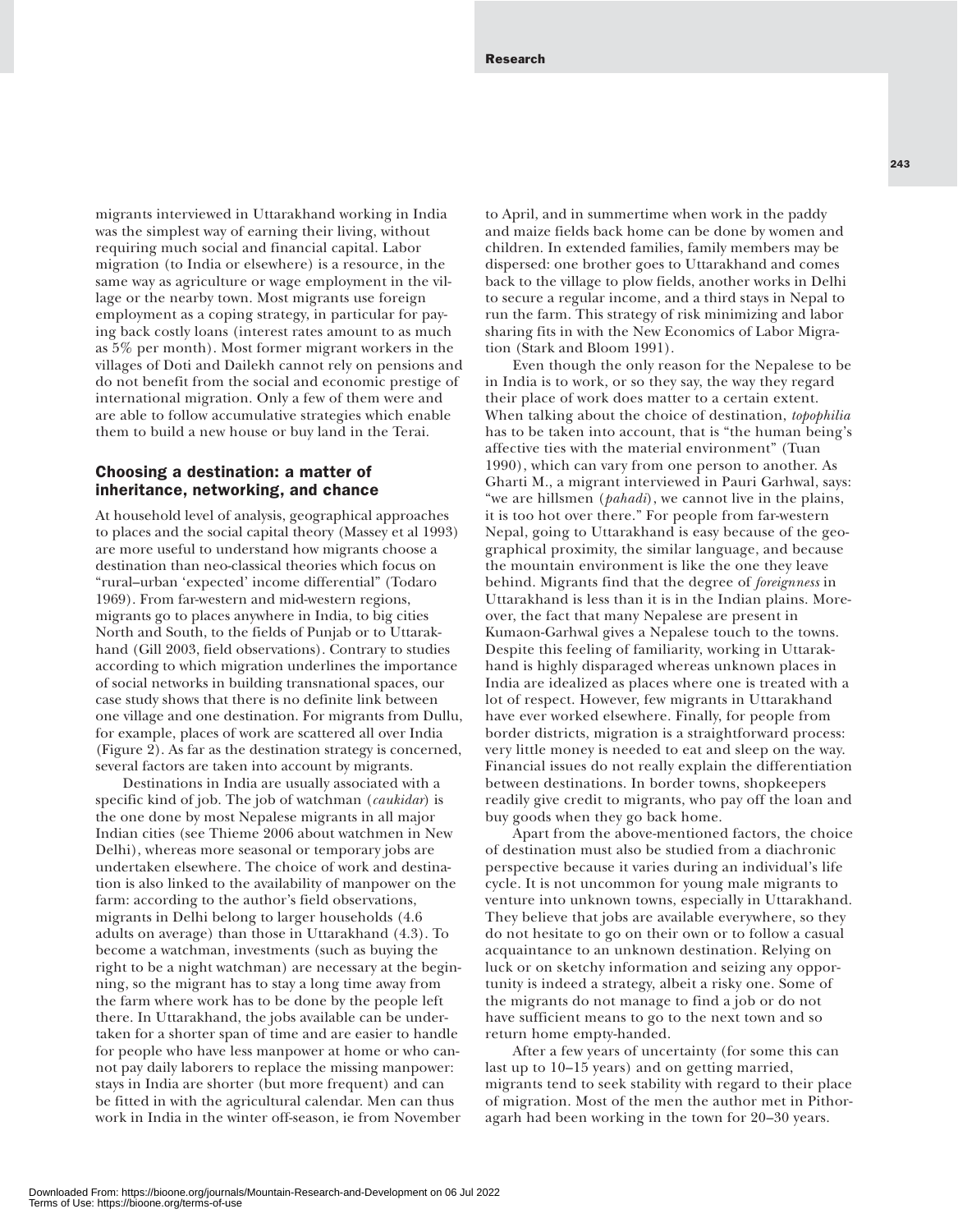FIGURE 3 Coolies in Pithoragarh (Uttarakhand). Once a bus arrives at the bus station, coolies step onto it. The owners of the TV sets wait for the Nepalese to carry the load. (Photo by Tristan Bruslé)



For about half of them, Pithoragarh was "inherited" in the sense that their fathers had also headed for this town. For others, the choice of destination depended on the degree of familiarity with a particular town, on their own experience in the place, and on the ability to find a job and a place to live. In other words, perpetuating migration, and the fixity of destination, is explained here by networks as forms of social capital (Massey 1990). Belonging to a network helps migrants to enter the Indian labor market, especially in Delhi (Thieme 2006). As migrants grow older and become less willing and able to take risks, the use of social capital helps to limit financial and psychological costs, and to minimize the risks of not finding any work.

### Entering the Uttarakhand labor market; choice of work

Despite a high unemployment rate in India, the Nepalese manage to enter the labor market. Indian workers who migrate to the plains instead of doing degrading jobs are substituted by the Nepalese, who, as migrants, are prepared to work in such lowly positions. In Uttarakhand, where educated and skilled people leave the hills (Bora 1996; Krengel 1997), manual work is highly stigmatized (Purohit 1994). "The illiterate and less educated, who could possibly do manual work at public projects, look more towards long-distance destinations due to both social status and caste reasons" (Bora 1996). This leaves room for the Nepalese, whose notoriety directly derives from the Gurkhas' martial image (Caplan 1995). Throughout India their reputation as brave, hardworking, trustworthy, honest, and cheap labor makes them prized workers. This *social labeling* (Massey et al 1993) means that the Nepalese are sought after solely on the basis of their reputation but it also confines them to lowly jobs, which are synonymous with "immigrant jobs" (ibid). In Uttarakhand, this is expressed in a derogatory way when the word *Dotiyal* (meaning people from today's district, and the former kingdom, of Doti) is used when addressing the Nepalese, who associate it with the Indians' contempt (*hela*) towards them. It is felt as being oppressive and underlies the domination and exploitation of the Nepalese, whereas the word *Bahadur* (meaning "brave"), a common middle name for Nepalese men, is much preferred by migrant workers.

The range of available jobs is limited to unqualified, casual, and badly paid work, mainly as porter or roadworker. The main niche is the one of porter (coolie) in towns where all goods and commodities are carried by workers on their backs (Figure 3).

Once a migrant arrives in town, he can start working as a porter, with just a jute bag on his back to protect it and a strap to carry loads. There is no particular need to be introduced to local employers. He will sometimes work with other Nepalese on a contract (*thekka*), sometimes alone, roaming the market, waiting for wholesalers or tourists to call him. Portering work is completely precarious and totally flexible. One advantage is that in the event of an emergency, it is possible to go home without having to report to one's employer. But being a coolie is specially degrading, as in Uttarakhand and in western Nepal carrying loads traditionally falls to low castes (Winkler 1979). Moreover, in Tehri Garhwal state during the 19th century, under *Coolie Utar* and *Coolie Begar* systems, "the hill people had to work for the officials on tour with payment" (Rawat 1989). The cultural value of porterage is thus very low. Nowadays, as the far-western districts of Nepal are under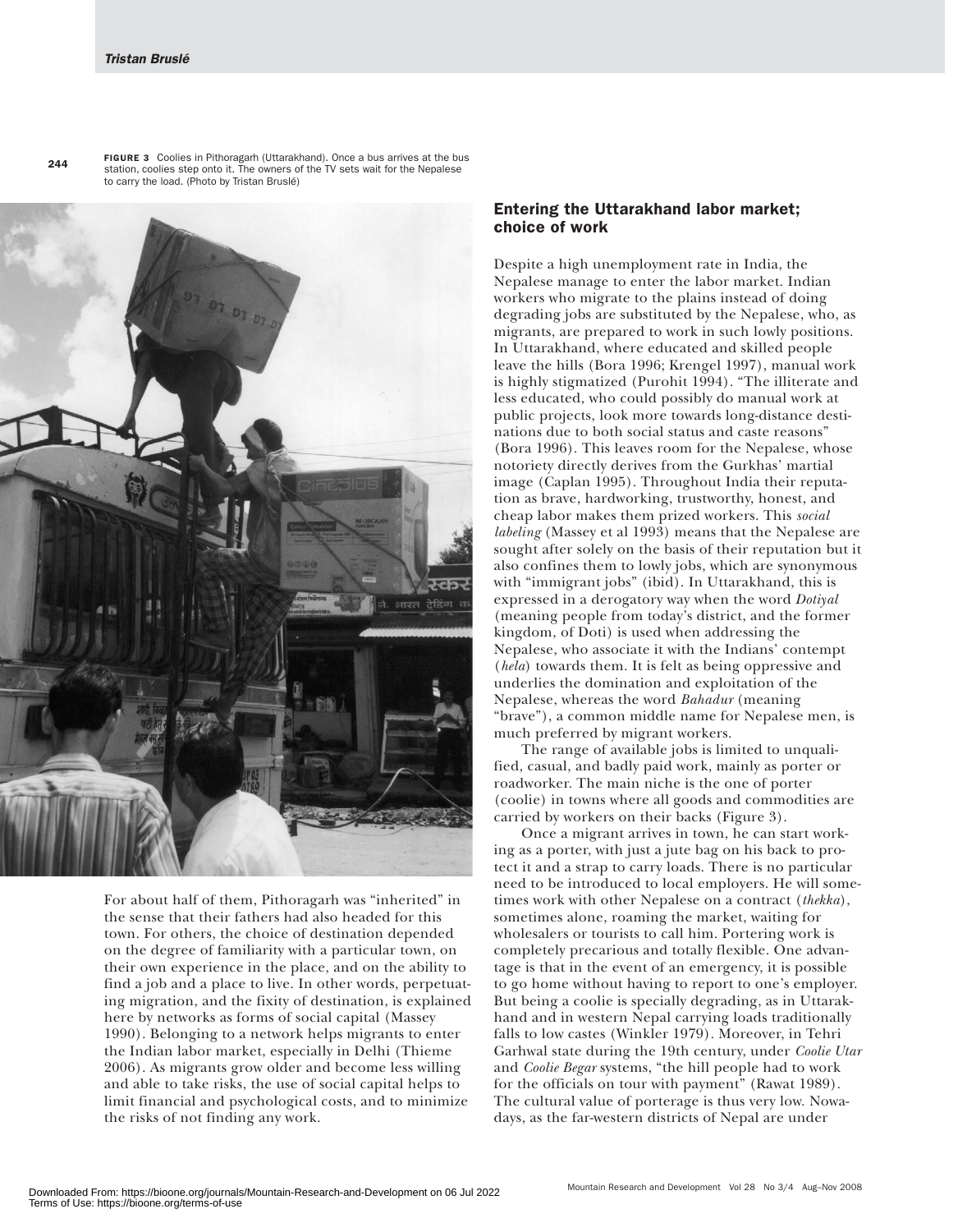India's influence, many villagers come to border towns to shop or for medical treatment. Therefore, there is a risk that migrants holding such shameful jobs meet relatives. That is why some of them strategically avoid market places and prefer to work far from towns, on the roads. Toiling as a roadworker, however, is different in that migrants have to go through a contractor (*thekkadar)* who employs workers for road building companies (Figure 4).

Although the period of work is usually fixed from the outset, with the daily working hours and wages being clearly agreed upon, all the Nepalese interviewed had been cheated at some stage by contractors. When looking for a job as a roadworker or miner, the main issue is therefore to obtain reliable information about the contractor. Once again, migrants with a long experience of the place manage to work for trustworthy (*bishwasi*) contractors whereas others simply hope they will be paid. Working on roads or in mines gives migrants certain advantages, though. As towns and cities are considered to be places where one has to pay even for a glass of water, working far from urban centers is a way of saving money. For orthodox Brahmins, it is also a way of avoiding any possible pollution. On the building sites, they can easily cook for themselves, dressed only in a loincloth when preparing food according to Brahmanical principles. They can do this out of sight of other Nepalese, not having to feel ashamed, which would not be possible in a town or city.

The majority of migrants work for employers, whether on a temporary or on a permanent basis. Only some of them manage to get out of this traditional Nepalese niche, as in Pithoragarh, where about ten restaurants are run by Nepalese people who were also porters when they first came to the city (Figure 5). The desire to quit porterage corresponds to a desire to abandon the coping strategy and to adopt an accumulative one. After a few years of work in Pithoragarh, these men managed to open small Nepalese restaurants. They were not always more educated than the average coolie but definitely had more social and financial capital. Thanks to their self-confidence and willingness to aim for greater goals than mere survival, they felt at ease in Uttarakhand where they were close to many Indian shop owners. They had also been able to save enough money for investment and seized the opportunity of renting a restaurant as soon as they found out that a place was up for rent.

Running a cheap food outlet enables migrants not only to step out of the labor class, but to earn more money and even to bring their family to India. One of their two main aims is to send their children to private school, the other one is to buy land in the Terai plains of Nepal. In the long run, temporary migration to India may lead to permanent migration within Nepal, from the mountains to the plains.

FIGURE 4 Young roadworkers in Uttarakhand. First-time migrants from Baitadi still wear school uniforms. They have come with their fathers and contribute to the household economy by earning between US\$ 1.5 and 2.2 per day. (Photo by Tristan Bruslé)



For households in far-western districts, agriculture in Nepal and wage employment in India are complementary activities. Livelihood strategies definitely comprise diversification of income sources and mobility patterns. Given household constraints and individual ambitions, the choice of a destination and of work can thus be explained by a set of factors.

First, the migrant (and his family) must choose a destination where the type of job is compatible with manpower requirements at home. Working as a porter in Uttarakhand in the off-season is an easy way to

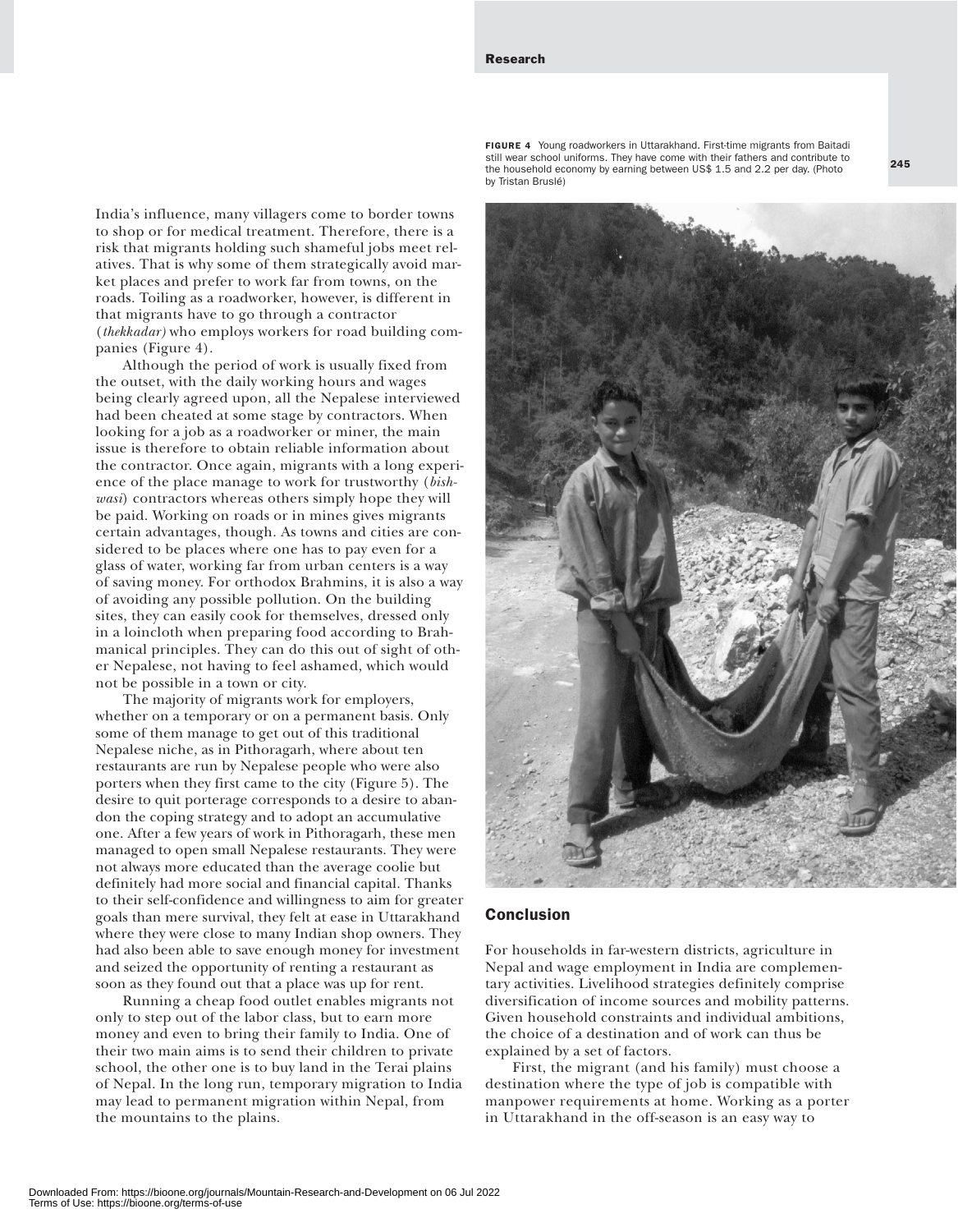246

FIGURE 5 Restaurant owner in Mussoorie. The owner of this cheap food outlet started as a coolie 20 years ago. Then he took a job as a watchman and finally opened this restaurant. He went from a coping strategy to an accumulative one. (Photo by Tristan Bruslé)



secure income earned in India and food production in Nepal, whereas working as a roadworker is more restricting due to the longer-term contract between the migrant and his employer. Nevertheless, the spatial scattering of a household's manpower is part of a livelihood strategy which corresponds to risk minimizing as stated by the New Economics of Labor Migration. At individual level, choosing a destination in Uttarakhand is a matter of "feeling at ease" in India. For a majority of migrants, Uttarakhand's environment is easy to handle, whereas this is not the case with bigger towns. Cultural values are also of importance in the choice of work, in a context where working as a porter is stigmatized. As men move for years between their village and India, in "pluri-local transnational social spaces" (Pries 2001), foreign places are appropriated and become familiar. It helps migrants to go to the same place year after year. Furthermore,

this familiarity is combined with the presence of migrant networks, based on their region of origin and/or caste, which helps migrants to settle temporarily and find a job. Affective relations to places and social capital are complementary factors which explain their unvarying choice of destination. However, networks alone do not explain the choice of destination made by younger migrants, who purposely avoid using the help some acquaintances could provide. For older first-time migrants, in the absence of social capital, they also need luck and a sense of adventure to enter the labor market. In both cases, networks fail to express the attractivity of certain places.

However, it is an absolute necessity for migrants who wish to move on from the coping strategy to accumulate economic and social capital. The more ambitious their aim is in migrating, the more capital is needed. In that case, ambitious migrants usually